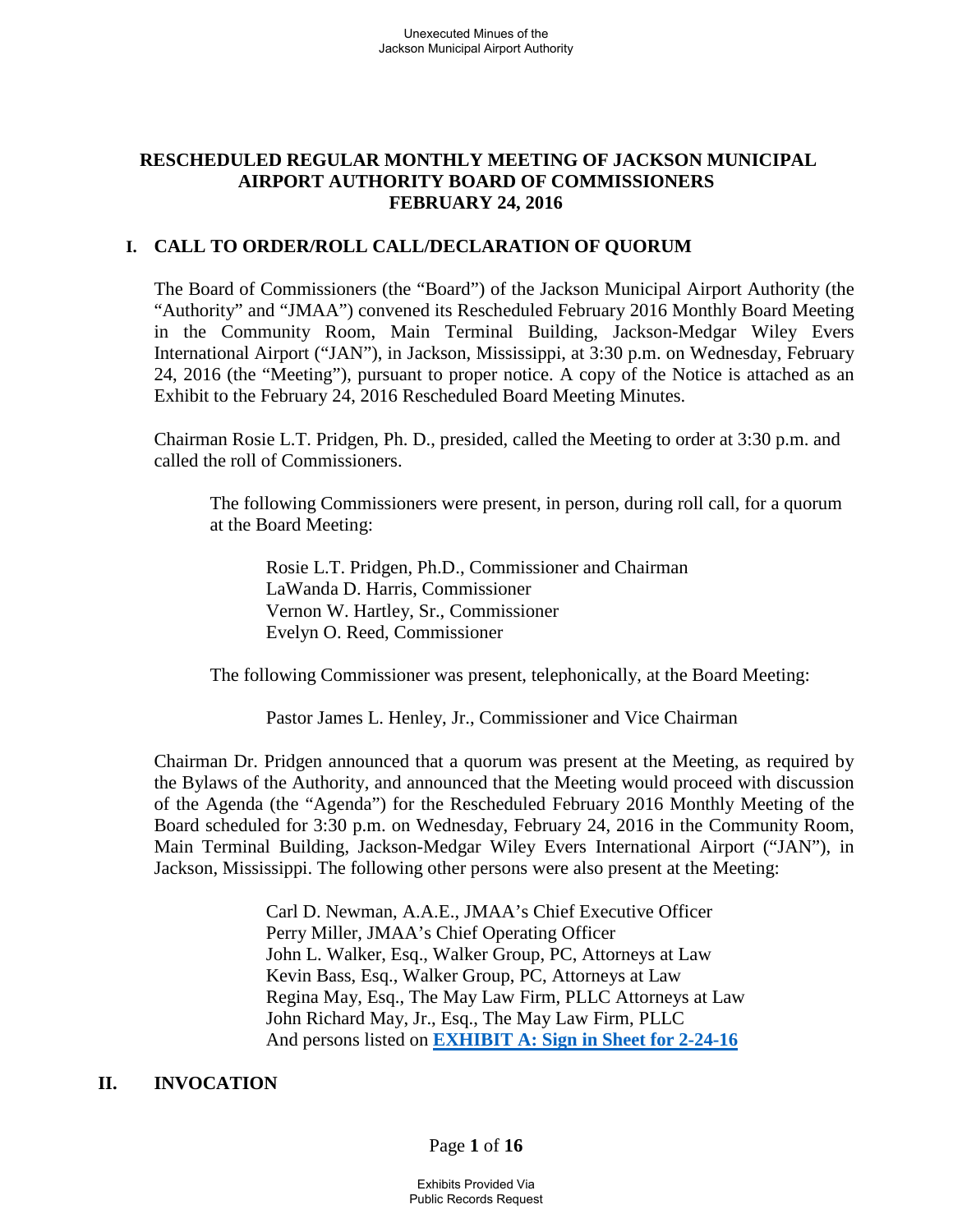Vice Chairman Pastor James L. Henley, Jr., gave the Invocation.

## **III. APPROVAL AND EXECUTION OF JANUARY 21, 2016 REGULAR WORK SESSION; JANUARY 25, 2016 REGULAR BOARD MEETING; AND FEBRUARY 8, 2016 SPECIAL MEETING MINUTES AND RESCHEDULED FEBRUARY 24, 2016 BOARD MEETING NOTICE**

- A. Regular Work Session of the Board of Commissioners, January 21, 2016
- B. Regular Meeting of the Board of Commissioners, January 25, 2016
- C. Special Meeting of the Board of Commissioners, February 8, 2016
- D. Notice of the Rescheduling of the Regular Monthly Board Meeting of the Board of Commissioners of the Jackson Municipal Airport Authority from Monday, February 22, 2016 at 4:00 p.m., to Wednesday, February 24, 2016 at 3:30 p.m.

## **RESOLUTION CY-2016-11**

## **APPROVAL AND EXECUTION OF THE MINUTES FOR THE JANUARY 2016 MEETINGS AND FEBRUARY 8, 2016 SPECIAL MEETING**

After discussion and review and upon the motion made by Commissioner Harris, seconded by Commissioner Hartley, the Minutes of the Regular Work Session, January 21, 2016; the Regular Board Meeting, January 25, 2016; and the Special Meeting, February 8, 2016 were approved by the affirmative votes of all Commissioners present, and the following resolution was made and entered.

**RESOLVED**, that the Board hereby approves the Minutes of the Regular Work Session, January 21, 2016; the Regular Board Meeting, January 25, 2016; and the Special Meeting, February 8, 2016, as presented, and directs that said Minutes be filed in the appropriate Minute Book and Records of the Authority.

Yeas: Harris, Hartley, Henley, Pridgen, Reed Nays: None Abstentions: None

February 24, 2016

## **RESOLUTION CY-2016-12**

## **APPROVAL OF THE NOTICE OF THE RESCHEDULING OF THE FEBRUARY 22, 2015 REGULAR MONTHLY BOARD MEETING TO FEBRUARY 24, 2016**

After discussion and review, and upon the motion made by Commissioner Reed,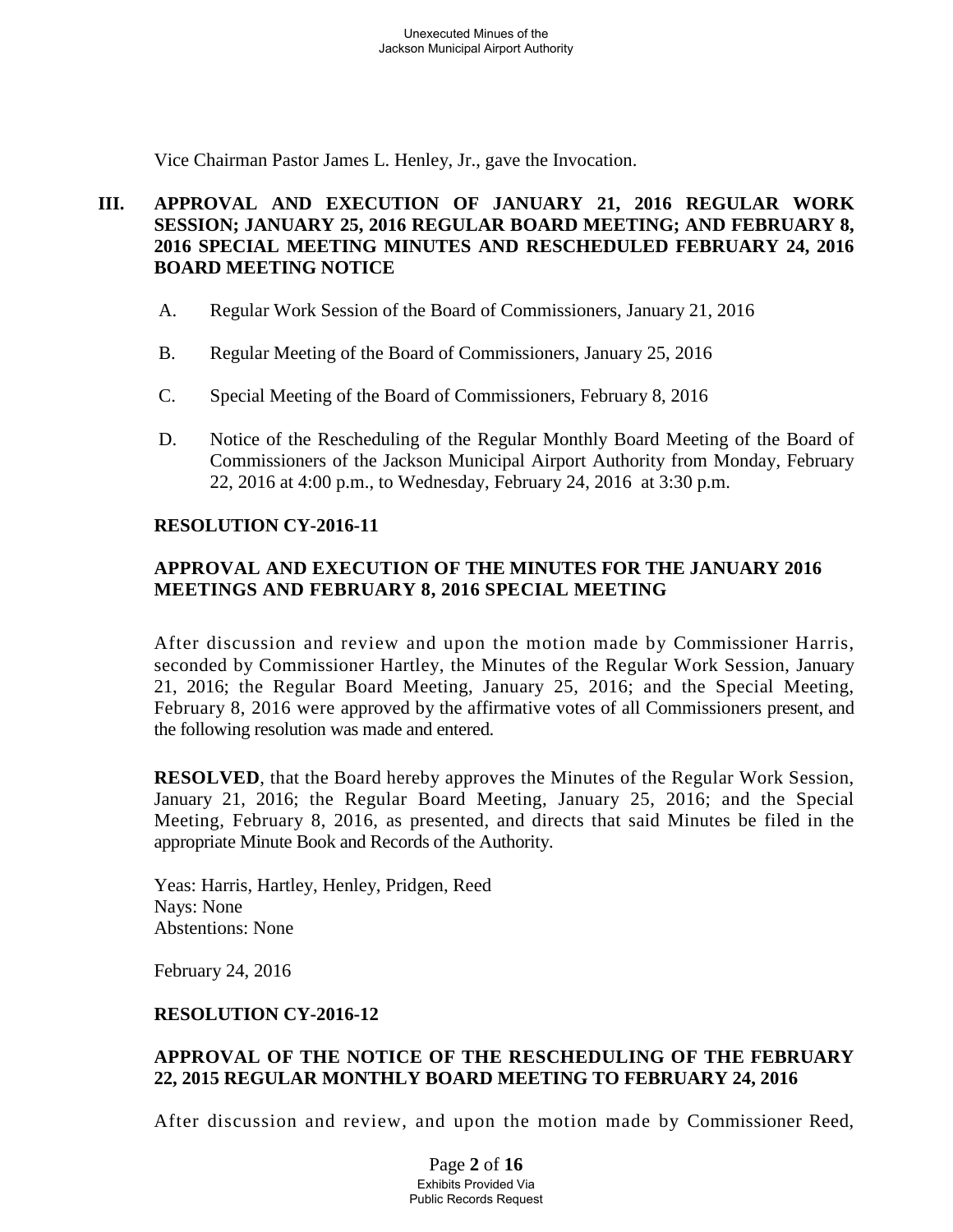seconded by Commissioner Hartley, and approved by the affirmative vote of all Commissioners present, the following resolution was made and entered.

**RESOLVED**, that the Board hereby approves the Notice of the Rescheduling of the February 22, 2016 Regular Monthly Board Meeting to February 24, 2016 and directs the filing of said Notices in the appropriate Minute Book and Records of the Authority.

Yeas: Harris, Hartley, Henley, Pridgen, Reed Nays: None Abstentions: None

February 24, 2016

## **IV. PUBLIC COMMENTS**

Mr. Kirk Colton of RCI addressed the Board and announced RCI's intentions to protest the awarding of the Landscaping Maintenance Service contract, Project 011-15, located at page 47 of the Packet, to Simply Southern Solutions, Inc.

## **V. REPORTS**

## **A. Chairman Dr. Pridgen**

Chairman Dr. Pridgen, as her report, issued a challenge, discovered by her on February 24, 2016 during her daily reading, from Philippians Chapter 4, Verse 8. Her challenge to JMAA's Board, Staff and Partners was that as they define, re-define and refine excellence, in all they do daily, remember to fix their thoughts on what is true, and honorable and right.

## **B. Chief Executive Officer**

1. Kelly Elliott

Mr. Carl D. Newman, CEO, first recognized Mr. Kelly Elliott, Aviation Operations Manager, who recently returned to JMAA after being deployed for several months. The Commissioners and JMAA's Staff all applauded and thanked Mr. Elliot for his service.

2. Airport Awards

Mr. Newman announced that the Jackson-Medgar Wiley Evers International Airport has been recognized as being in the top three (3) of the nineteen (19) airports in its category for excellence in staff training. The Commissioners and JMAA's Staff all applauded the award.

3. David Wynn

Mr. Newman recognized Mr. David Wynn, Federal Security Director for the Jackson-Medgar

#### Page **3** of **16**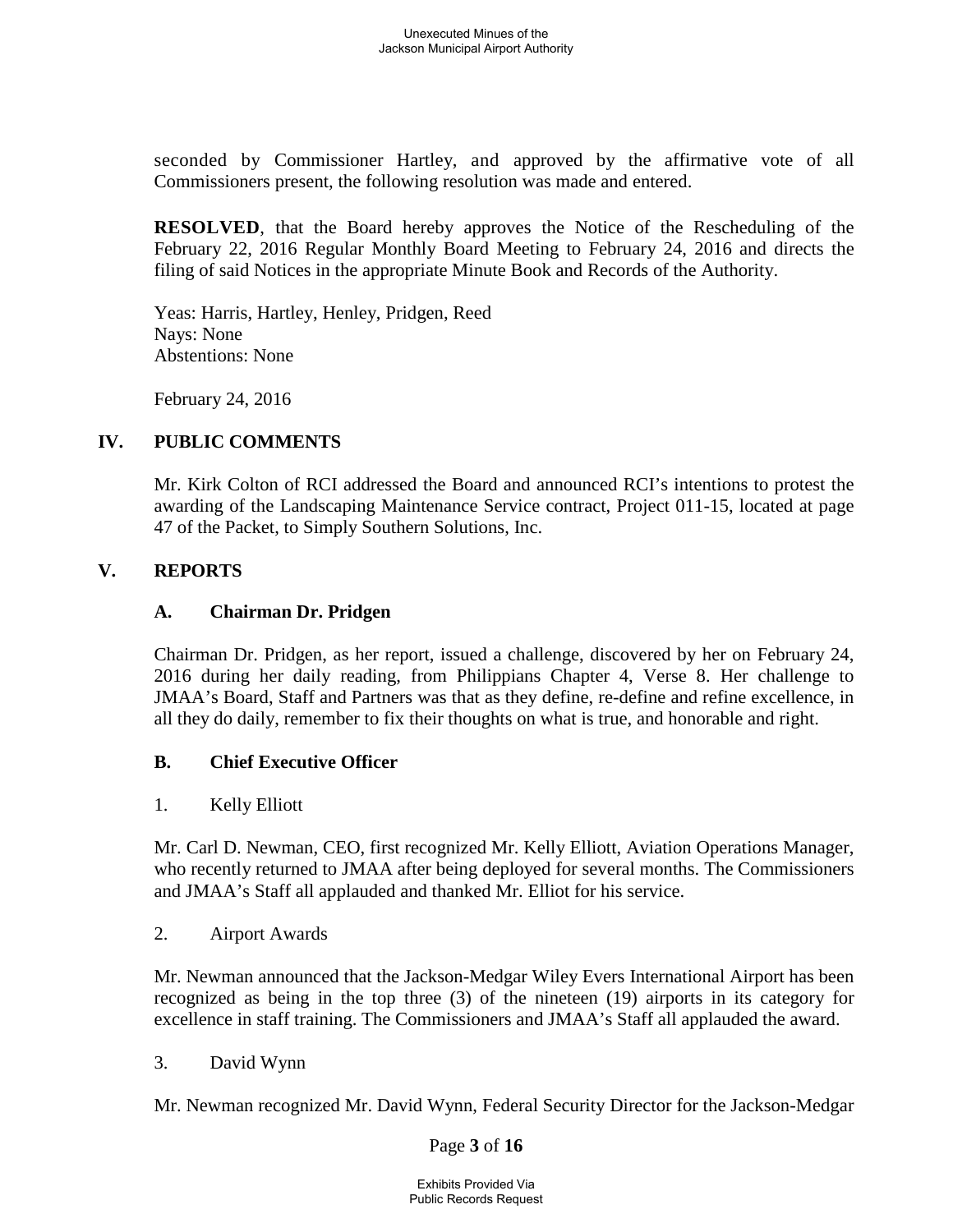Wiley Evers International Airport, and thanked him and his Staff for their presence at the Board Meeting.

Next, Mr. Newman addressed comments to the Board, as he went through Agenda items and made references to supporting documentation in the Packet for February 24, 2016 ("Meeting Packet"). The Meeting Packet is attached as an Exhibit, to the February 24, 2016 Rescheduled Regular Board Meeting Minutes.

- *1. Airport Project Manager Summary, Period Ending* January 31, 2016*...................................................................................... Page 1*
- *2. Airport Activity Statistics Report, Period Ending* January 31, 2016*..................................................................................... Page 14*

## **C. Attorney**

1. Resolution Opposing Pending Litigation to Abolish, Etc. The Jackson Municipal Airport Authority.

## **RESOLUTION CY-2016-13**

# **RESOLUTION OF THE JACKSON MUNICIPAL AIRPORT AUTHORITY'S BOARD OF COMMISSIONERS OPPOSING THE PASSAGE OF SENATE BILL 2162 AND ANY OTHER LEGISLATION AUTHORIZING THE TAKE-OVER OF THE CITY OF JACKSON'S AIRPORTS AND THE ABOLITION OF THE JACKSON MUNICIPAL AIRPORT AUTHORITY**

Upon motion by Commissioner Reed, seconded by Commissioner Hartley, the following **RESOLUTION** was introduced, considered, and approved at a duly convened regular meeting of the Jackson Municipal Airport Authority's Board of Commissioners by a vote of 5-0-0.

**WHEREAS**, since 1928 the City of Jackson, Mississippi has invested in an airport system comprised of Hawkins Field, a general aviation airport, and what is now known as the Jackson-Medgar Wiley Evers International Airport, named in honor of slain Civil Rights icon and pioneer, Medgar Wiley Evers; and

**WHEREAS**, the City of Jackson, Mississippi purchased land in Rankin County, Mississippi, which was subsequently annexed into the corporate limits of the City of Jackson, Mississippi and which is where the Jackson-Medgar Wiley Evers International Airport is currently located; and

**WHEREAS**, in February 1960, the Jackson, Mississippi City Council passed a Resolution in accordance with State law creating the Jackson Municipal Airport Authority (JMAA) to (1) hire a professional aviation staff and (2) provide oversight for the City of Jackson's airport system; and

**WHEREAS**, JMAA is governed by a Board consisting of five (5) Commissioners appointed by the Mayor of the City of Jackson and confirmed by the Jackson, Mississippi City Council; and said

> Page **4** of **16** Exhibits Provided Via Public Records Request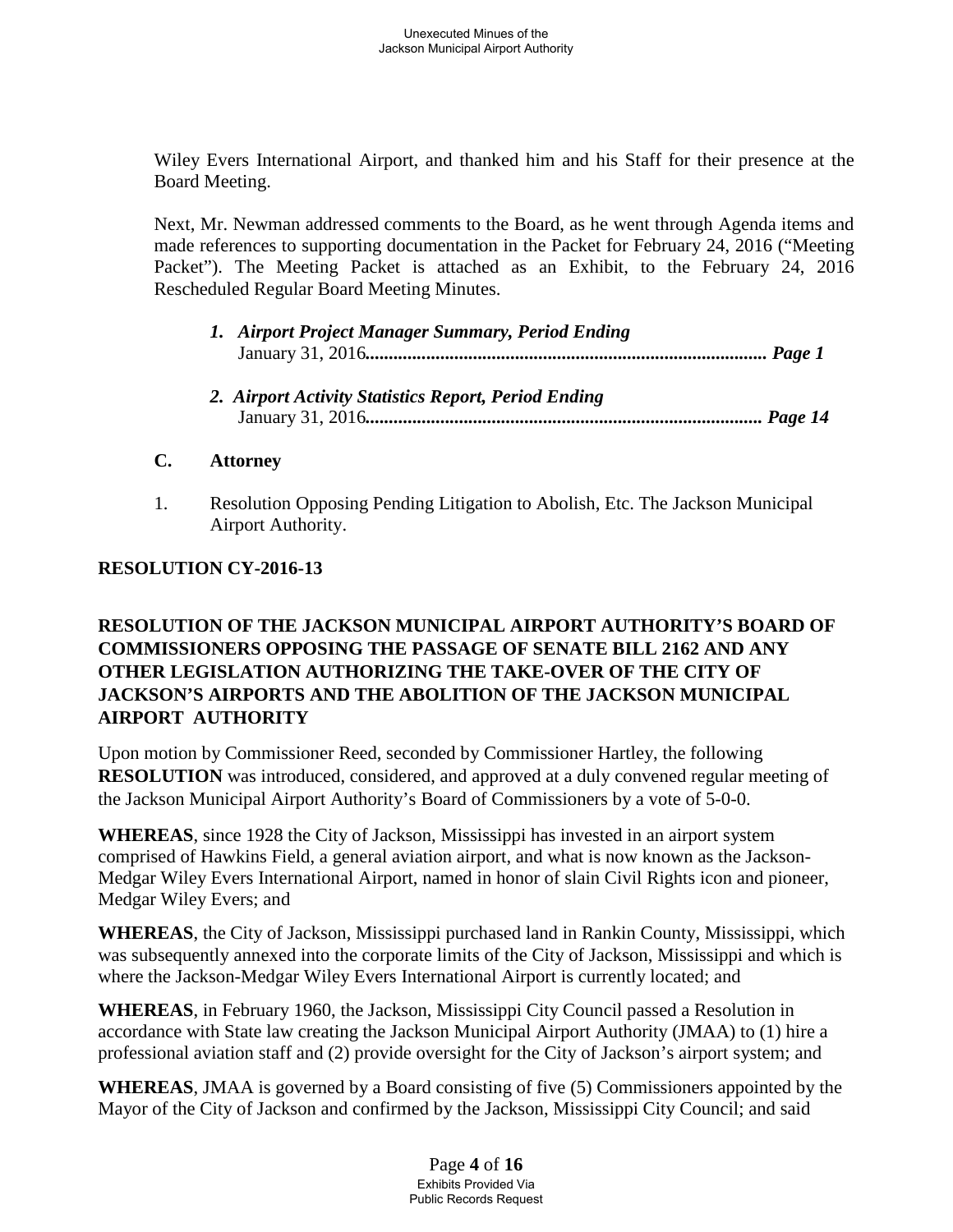Board of Commissioners has the duty and responsibility of hiring a professional aviation staff to run the Jackson-Medgar Wiley Evers International Airport and the Hawkins Field Airport, both of which are located in the City of Jackson; and

**WHEREAS**, during the 2016 Regular Session of the Mississippi Legislature, Senate Bill 2162 has been filed in the Mississippi Senate abolishing JMAA and creating a new management structure and Board comprised of nine (9) members, only one of which will be directly chosen by an elected representative of the City of Jackson, to own, operate, and manage the Jackson-Medgar Wiley Evers International Airport and the Hawkins Field Airport; and

**WHEREAS**, JMAA is well-managed and fiscally sound as evidenced by the 2015 Refinancing of Twenty-Four Million Dollars (\$24,000,000.00) of JMAA Bonds with Trustmark National Bank, creating almost Four Million Dollars (\$4,000,000.00) in net present value debt repayment savings; and

**WHEREAS**, there exists no valid business reason for passage of Senate Bill 2162 or any other legislation authorizing the take-over of the Jackson-Medgar Wiley Evers International Airport and the Hawkins Field Airport or the replacement of JMAA's Board of Commissioners with a new board, whose composition disenfranchises the citizens of Wards 1 through 7 of the City of Jackson, Mississippi; and

**WHEREAS**, JMAA's Board of Commissioners unanimously oppose and denounce Senate Bill 2162 and any other legislation authorizing the take-over of the City of Jackson's airports, changing the names of the City of Jackson's airports, or changing the management structure of the Jackson-Medgar Wiley Evers International Airport and Hawkins Field Airport.

**IT IS, THEREFORE, RESOLVED** that the Jackson Municipal Airport Authority's Board of Commissioners opposes and denounces Senate Bill 2162, House Bill 721, and any other legislation authorizing the take-over of the City of Jackson's airports, changing the names of the City of Jackson's airports, or changing the management structure of the Jackson-Medgar Wiley Evers International Airport and Hawkins Field Airport by creating a new management structure and Board against the will of the citizens of Wards 1 through 7 of the City of Jackson, Mississippi, and which disenfranchises Jacksonians.

**IT IS, THEREFORE, FURTHER RESOLVED**, that the Chairman of the Jackson Municipal Airport Authority's Board of Commissioners, Rosie L. T. Pridgen, Ph.D., shall announce the adoption of this Resolution in a press release and Jackson Municipal Airport Authority Staff shall transmit copies of this Resolution to Mississippi Governor Phil Bryant; Mississippi Lieutenant Governor Tate Reeves; and Speaker of the Mississippi House of Representatives Philip Gunn, and to each member of the Mississippi Legislature.

Yeas: Hartley, Henley, Harris, Pridgen, Reed

Nays: None

Abstentions: None

February 24, 2016

Page **5** of **16**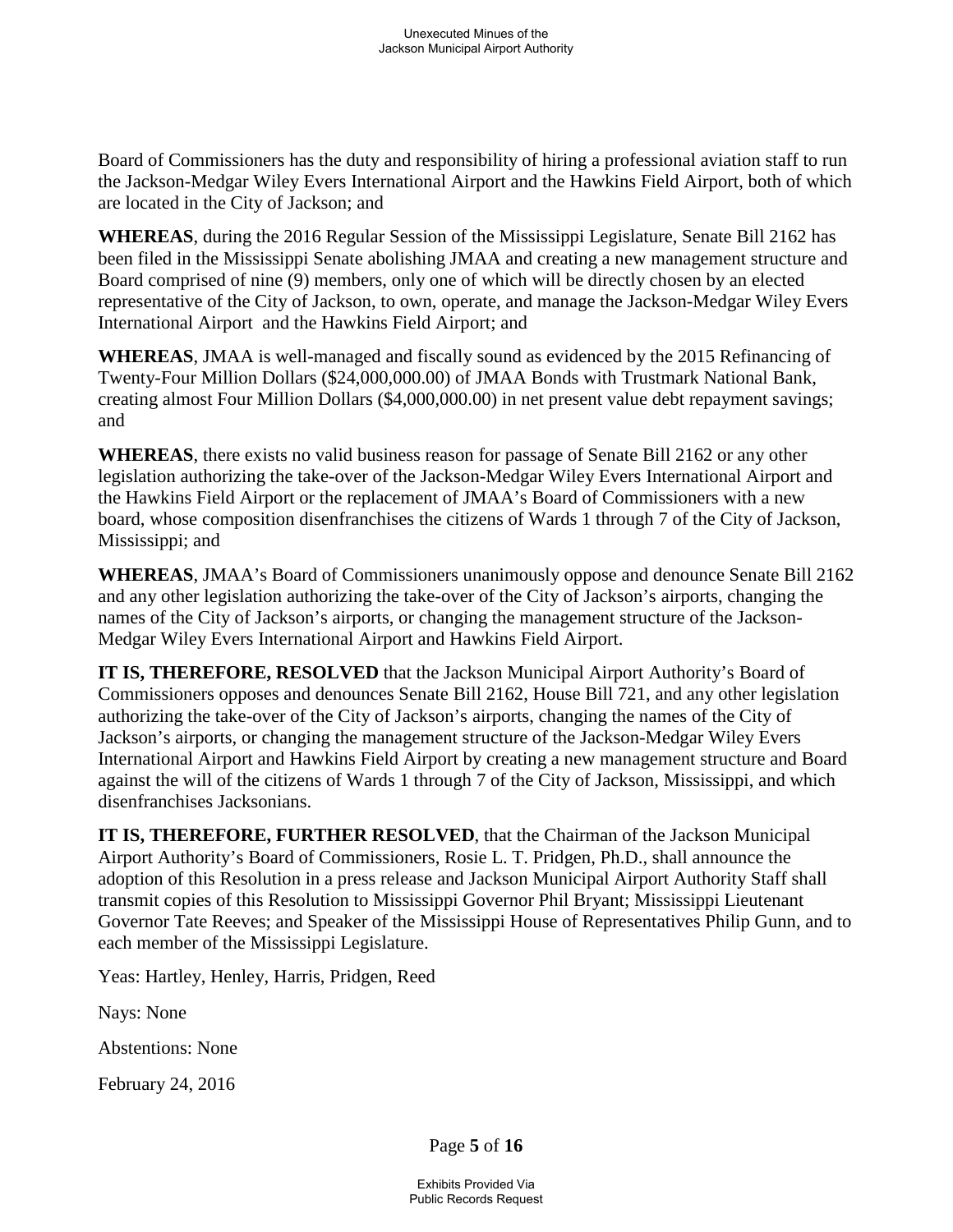2. Attorney Walker announced that there are some additional matters that the Board may want to address during an Executive Session. Therefore, he recommended that Chairman Dr. Pridgen present those for consideration at the end of the Agenda.

## **VI. ACTION ITEMS**

### **A. Financial Matters**

- **1.** *Financial Reports for January 2016:*
	- a. Balance Sheet: Accept...............................................................Page 27
	- b. Income Statement: Accept.........................................................Page 28

### **RESOLUTION CY-2016-14**

### **RESOLUTION ACCEPTING/APPROVING JANUARY 2016 FINANCIAL REPORTS**

Upon motion by Commissioner Hartley, seconded by Commissioner Reed, the following **RESOLUTION** was made and approved by unanimous vote.

**WHEREAS,** the Board of Commissioners (the "Board") of the Jackson Municipal Airport Authority (the "Authority") reviewed and considered the Authority's Balance Sheet and Income Statement ("the Financial Reports") for the month and period ending January 31, 2016, which was included in the Packet, pages 27-30, and was distributed to the Board prior to the February 24, 2016 Rescheduled Regular Monthly Meeting of the Board.

**IT IS THEREFORE, RESOLVED** that the Board hereby accepts and approves the January 2016 Financial Reports: Balance Sheet and Income Statement for January, 2016.

Yeas: Hartley, Henley, Harris, Pridgen, Reed Nays: None Abstentions: None

February 24, 2016

c. Claims Docket for January, 2016: Approve……………...................Page 31

Vice Chairman Pastor Henley referenced claim Number 49942, payment to the Madison County Chamber of Commerce, and asked if that organization is supporting the legislation to abolish, etc. the Jackson Municipal Airport Authority. Commissioner Harris agreed that there should be no payments to any "Partner" that does not oppose the legislation. The Board then held discussion concerning tabling payments to the Madison County Chamber of Commerce and all "Partners" until JMAA receives knowledge from each partner concerning its position on the legislation to abolish, etc. the Jackson Municipal Airport Authority.

> Page **6** of **16** Exhibits Provided Via Public Records Request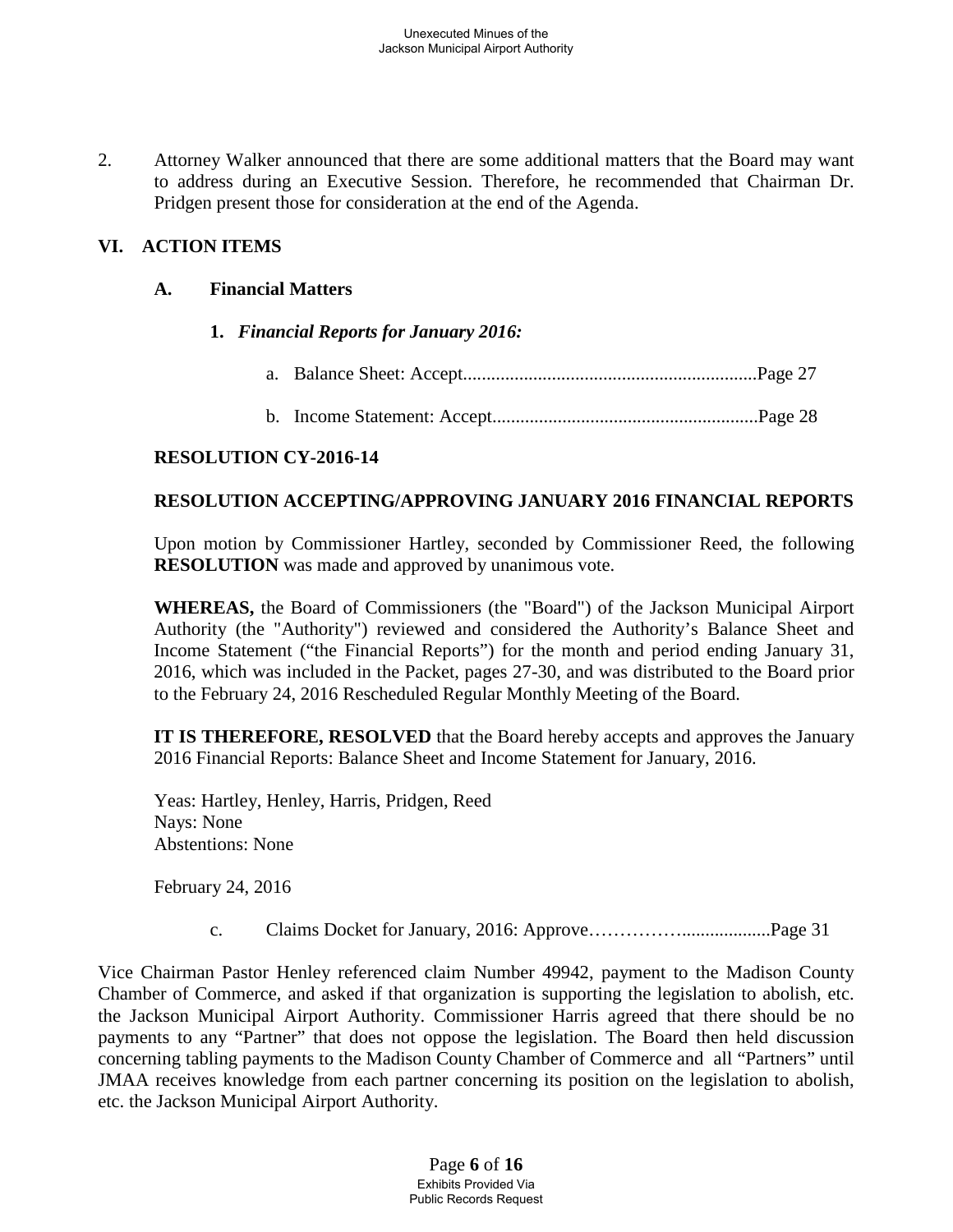There was further discussion by the Board concerning whether paying dues to the Greater Jackson Chamber Partnership should be tabled until its position on the legislation to abolish, etc. the Jackson Municipal Airport Authority is obtained.

## **MOTION TO HOLD DUES PAYMENTS TO ALL "PARTNERS" UNTIL JMAA HAS CONTACTED EACH ENTITY FOR ITS POSITION CONCERNING LEGISLATION TO ABOLISH, ETC. JMAA.**

The Board considered the **MOTION** by Commissioner Harris, seconded by Vice Chairman Pastor Henley, to hold all dues payments to "Partners" included in the Claims Docket, until each "Partner" is contacted and JMAA learns its position concerning legislation to abolish, etc. JMAA. The motion failed by vote of 2-3-0.

Yeas: Harris, Henley Nays: Hartley, Pridgen Reed Abstentions: None

Mr. Newman commented that JMAA has a great partnership with the Greater Jackson Chamber Partnership and it has helped JMAA out in many instances. Therefore, it would be best not to hinder that relationship in any manner.

The Board further discussed this issue.

## **RESOLUTION CY-2016-15**

## **RESOLUTION APPROVING THE CLAIMS DOCKET FOR THE MONTH AND PERIOD ENDING JANUARY 31, 2016 EXCEPT FOR THE DUES PAYMENT TO THE MADISON COUNTY CHAMBER OF COMMERCE, CLAIM NUMBER 049942**

Upon motion by Commissioner Reed, seconded by Commissioner Hartley, the following **RESOLUTION** was made and approved by majority vote of 3-1-1.

**WHEREAS**, the Board of Commissioners (the "Board") of the Jackson Municipal Airport Authority (the "Authority") has reviewed and considered the Authority's Claims Docket ("Claims") for the month and period ending January 31, 2016, which was included in the Packet, pages 31-35, and was distributed to the Board prior to the February 24, 2016 Rescheduled Regular Monthly Meeting of the Board; and

**WHEREAS**, claim number 049942, the \$489.00 payment to the Madison County Chamber of Commerce, will be removed from the Claims Docket, pending contact with the Madison County Chamber of Commerce to ascertain its position as to the Takeover Legislation.

**IT IS THEREFORE, RESOLVED** that the Board hereby authorizes payment of the Claims Docket in the amount of \$476,775.37. Claim number 049942, \$489.00 payment to the Madison County Chamber of Commerce, shall be removed from the January 31, 2016

Page **7** of **16**

Exhibits Provided Via Public Records Request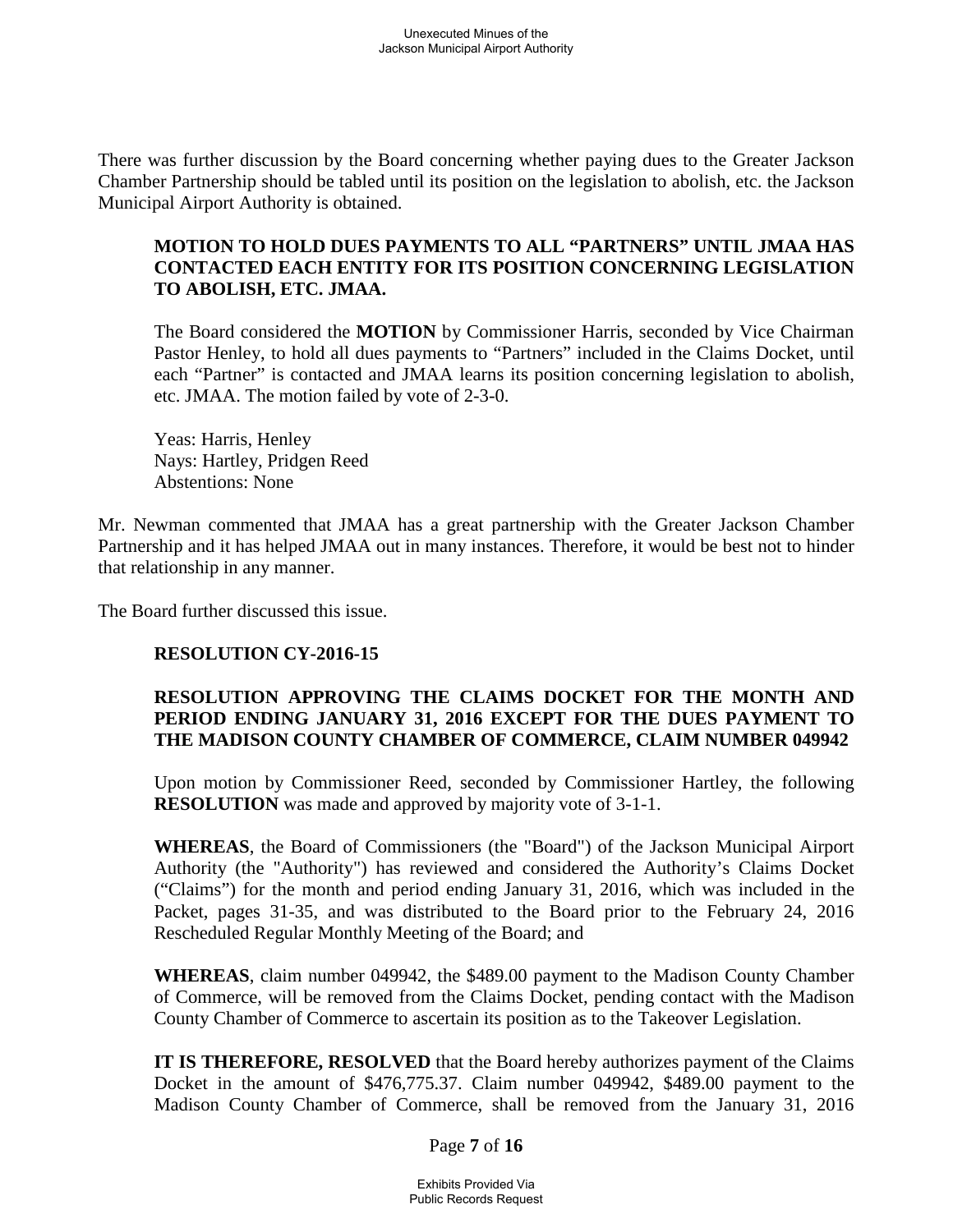Claims Docket and the Madison County Chamber of Commerce shall be contacted to ascertain its position as to the Takeover Legislation.

Yeas: Hartley, Pridgen, Reed Nays: Henley Abstentions: Harris

## *2.* **Early Issues**

None

### **B. Service Agreements**

*1. Financial Advisory Services, JMAA: Authorize Agreement (Public Financial Managements, Inc.)………………………………………..Page 36*

Mr. Newman, CEO, informed the Board that Staff will not present this request at this time. It will be presented at a later date.

## *2. Electrical Distribution System and Best Management Practices Evaluation: JMAA: Authorize Agreement (Raymond Nutall, P.E.)………………Page 40*

Mr. Miller, COO, informed the Board that respondent BLV Engineering, which has a Mississippi registration, provided a brochure only in response to the written solicitation as to this project and that was not responsive to the solicitation.

Mr. Newman then informed the Board that EJES, Incorporated, the engineering firm that JMAA contracted with to perform ad hoc services, was not retained to provide the type services involved in this project. Further, he stated that the ad hoc contract was for emergency situations or other situations that need to be addressed quickly. The services needed as to the Electrical Distribution System, etc. project are best suited to be performed by a firm that previously provided these type services.

Mr Miller informed that Board that the solicitations for this project were distributed all over the Southern Region of the United States.

Mr. Newman informed the Board that there were five (5) firms that responded appropriately to the written solicitation and the quotes submitted ranged from \$8,500.00 to \$515,000.00.

## **RESOLUTION CY-2016-16**

# **RESOLUTION AUTHORIZING THE EXECUTION OF A PROFESSIONAL SERVICES AGREEMENT WITH RAYMOND NUTALL, P.E.**

Upon motion by Commissioner Hartley, seconded by Commissioner Reed, the following **RESOLUTION** was made and approved by a majority vote 4-1-0.

> Page **8** of **16** Exhibits Provided Via Public Records Request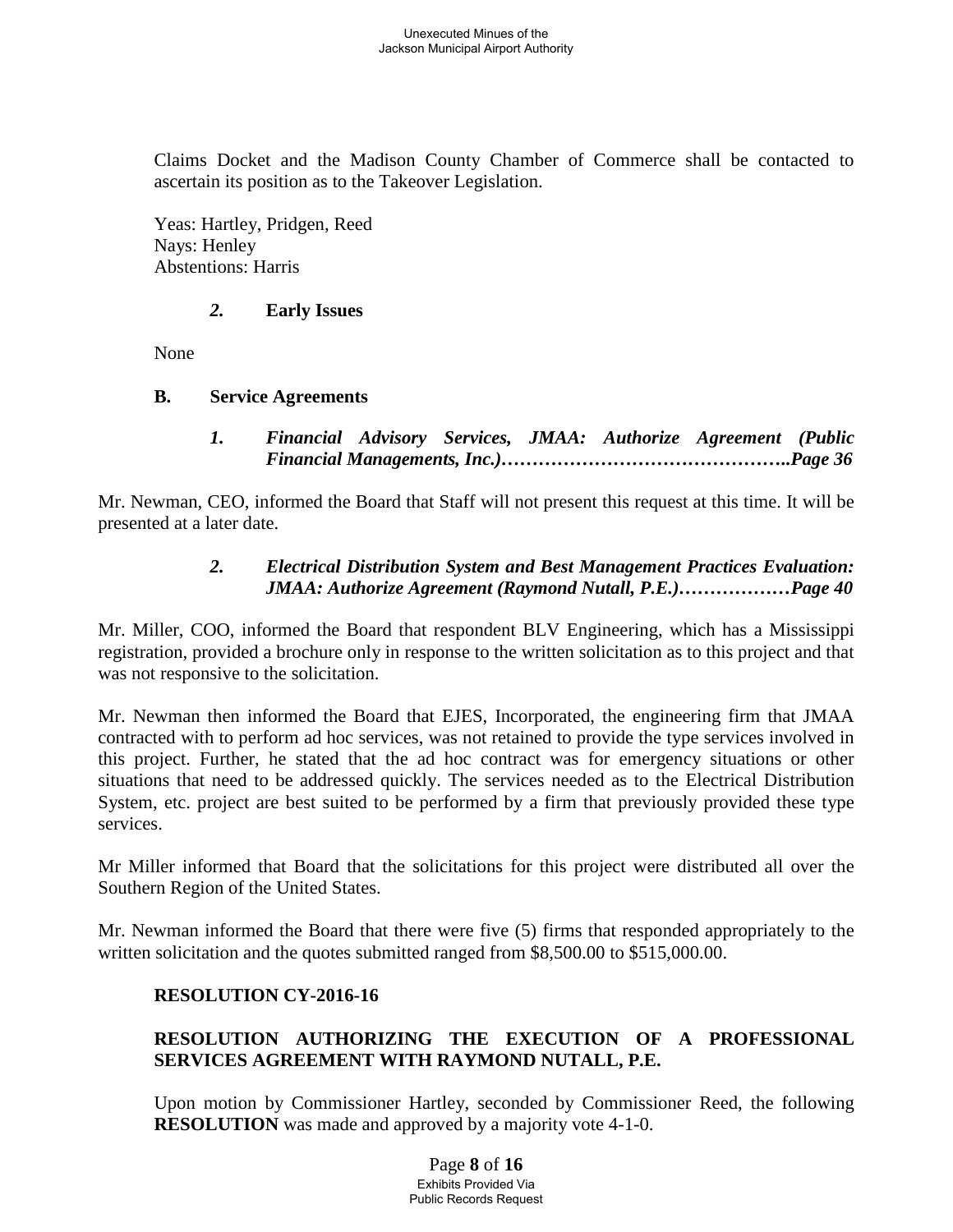**WHEREAS,** JMAA's Staff is requesting authority to execute a professional services agreement with Raymond Nutall, P.E., a sole proprietor, of Houston, Texas, to conduct an evaluation of the electrical distribution systems, airfield lighting systems, and current electrical maintenance procedure at the Jackson-Medgar Wiley Evers International Airport ("JAN") and Hawkins Field Airport ("HKS"); and

**WHEREAS**, the cost for the services and related expenses are not to exceed the amount of \$35,000.00; and

**WHEREAS**, the Board finds that such request, which is explained in the Memorandum dated February 2, 2016, found at pages 40-46 of the Meeting Packet, ought to be granted, to which there is attached Raymond Nutall's Summary of Qualifications.

**IT IS THEREFORE, RESOLVED** that the Board authorizes Jackson Municipal Airport Authority ("JMAA") Staff to execute a professional services agreement with Raymond Nutall, P.E., a sole proprietor, of Houston, Texas, to conduct an evaluation of the electrical distribution systems, airfield lighting systems, and current electrical maintenance procedure at the Jackson-Medgar Wiley Evers International Airport ("JAN") and Hawkins Field Airport ("HKS") for an amount not to exceed \$35,000.00; and

**IT IS THEREFORE, FURTHER RESOLVED,** the Board finds that such request is fully explained in the Memorandum dated February 2, 2016, found at pages 40-46 of the Meeting Packet, to which there is attached Raymond Nutall's Summary of Qualifications.

Yeas: Hartley, Harris, Pridgen, Reed Nays: Henley Abstentions: None

February 24, 2016

## *3. Landscaping Maintenance Services, JAN: Authorize Agreement (Simply Southern Solutions, Inc.)……………..................................................Page 47*

The Board discussed the protest presented as to this proposed service agreement by Mr. Kirk Colton of RCI during Public Comments earlier in the meeting.

After extended discussion by the Board, Commissioner Reed moved to table the request of JMAA's Staff to execute a non-professional services agreement with Simply Southern Solutions, Inc., located at pages 47-49 of the Meeting Packet, until the Board receives additional information concerning the protest to the proposed non-professional service agreement with Simply Southern Solutions, Inc., and Commissioner Harris seconded the motion.

After further discussion by the Board, Commissioner Reed withdrew her motion to table the request of JMAA's Staff to execute a non-professional service agreement with Simply Southern Solutions,

Page **9** of **16**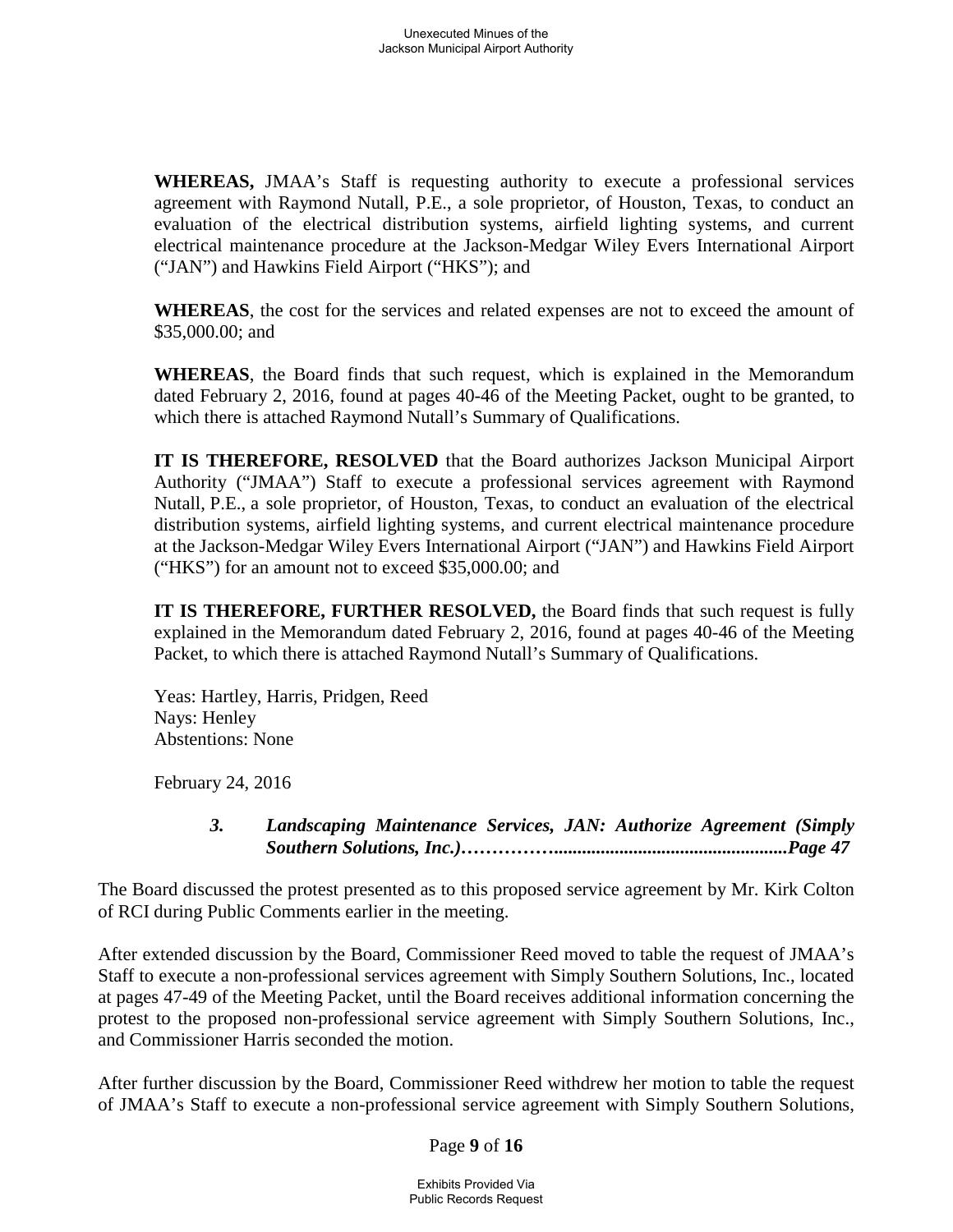Inc.

Next, Mr. Newman, CEO pulled from the Agenda the request of JMAA's Staff to authorize it to enter into a non-professional service agreement with Simply Southern Solutions, Inc.

### *4. Landscaping Maintenance Services, East Metro: Authorize Agreement (McField Lawn Services, LLC)……………………………………..Page 50*

## **RESOLUTION CY-2016-17**

## **RESOLUTION AUTHORIZING THE EXECUTION OF A NON-PROFESSIONAL SERVICE AGREEMENT WITH MCFIELD LAWN SERVICE, LLC ("MCFIELD'),**

Upon motion by Commissioner Reed, seconded by Commissioner Hartley, the following **RESOLUTION** was made and approved by a unanimous vote.

**WHEREAS,** the Board has considered the request of JMAA's Staff for authority to execute a non-professional service agreement with McField Lawn Service, LLC ("McField"), a minority owned business, located in Jackson, Mississippi, to provide landscaping services on approximately 70 acres of the Jackson Municipal Airport Authority's ("JMAA") property, along the East Metro Parkway, for a fixed annual price of \$24,000.00; and

**WHEREAS**, the term of the proposed agreement is for two (2) calendar years, from the date of execution, for a term fixed total agreement price of \$48,000.00; and

**WHEREAS,** the Board finds that such request, which is explained in the Memorandum dated February 9, 2016, at pages 50-52 of the Meeting Packet, ought to be granted.

**IT IS THEREFORE RESOLVED,** that JMAA's Staff is authorized to execute a nonprofessional service agreement with McField Lawn Service, LLC ("McField"), a minority owned business, located in Jackson, Mississippi, to provide landscaping services on approximately 70 acres of the Jackson Municipal Airport Authority's ("JMAA") property, along the East Metro Parkway, for a fixed annual price of \$24,000.00; and

**IT IS THEREFORE, FURTHER RESOLVED**, that the term of the proposed agreement is for two (2) calendar years, from the date of execution, for a term fixed total agreement price of \$48,000.00. The Board finds that such request is fully explained in the Memorandum dated February 2, 2016, at pages 50-52, of the Meeting Packet.

Yeas: Hartley, Henley, Harris, Pridgen, Reed Nays: None Abstentions: None

February 24, 2016

*5. Project Management Support, JMAA: Authorize Solicitations for Proposals*

Page **10** of **16** Exhibits Provided Via Public Records Request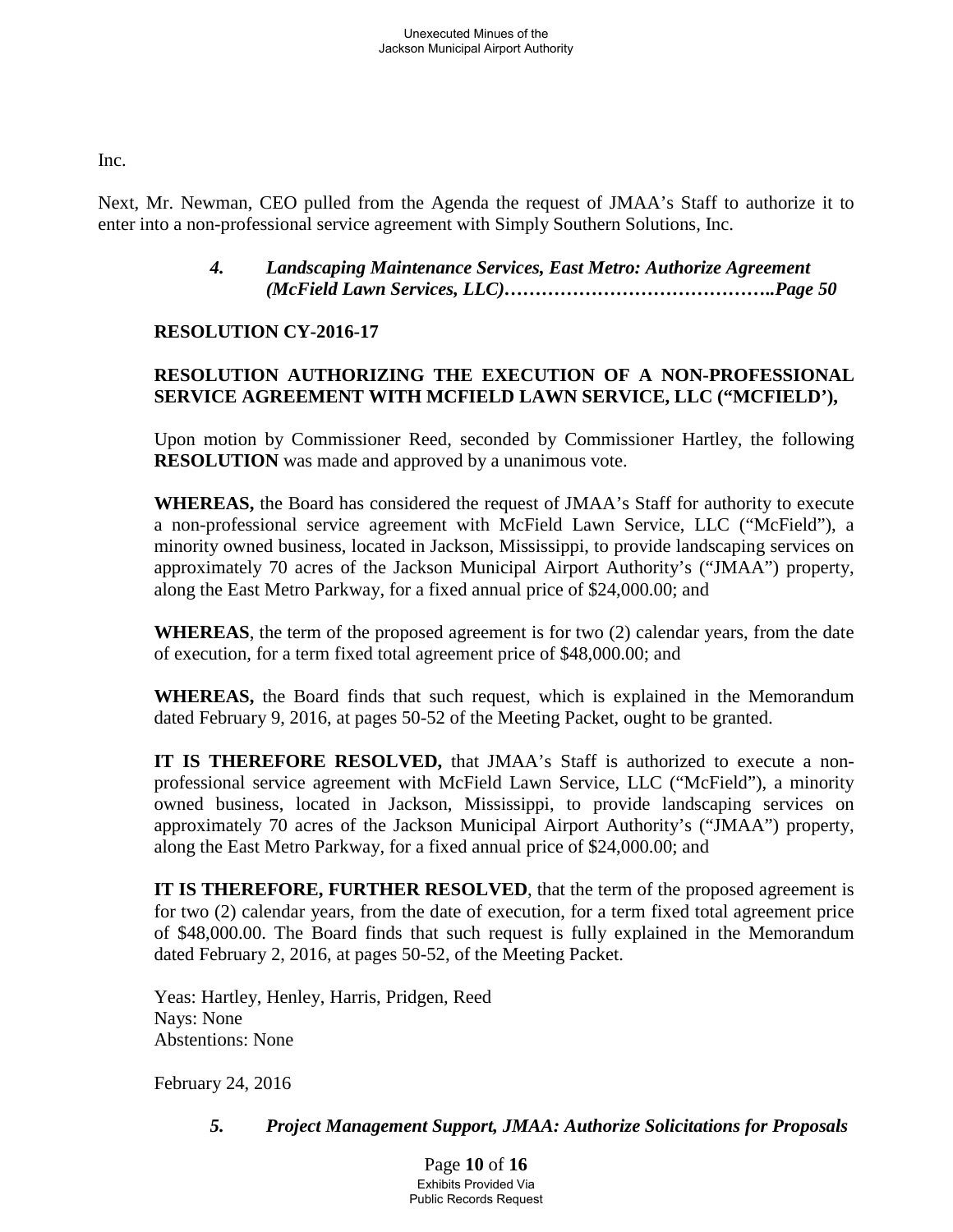*…………………………………………………………………………Page 53*

## **RESOLUTION CY-2016-18**

## **RESOLUTION AUTHORIZING JMAA TO PUBLISH A REQUEST FOR QUALIFICATIONS (RFQ) FOR PROJECT MANAGEMENT SUPPORT SERVICES**

Upon motion by Commissioner Hartley, seconded by Commissioner Reed, the following **RESOLUTION** was made and approved by a unanimous vote.

**WHEREAS,** JMAA's Staff is requesting authority to publish a Request for Qualifications (RFP) for Project Management Support Services (PMSS) in support of over twenty (20) distinct projects, identified in the 2016 Capital Improvement Program (CIP) and the JMAA Strategic Plan. These projects will be undertaken at both the Jackson-Medgar Evers International Airport (JAN) and the Hawkins Field Airport (HKS); and

**WHEREAS,** the Board finds that such request, which is explained in the Memorandum dated February 1, 2016, at pages 53-56 of the Meeting Packet, ought to be granted.

**IT IS THEREFORE RESOLVED,** that JMAA's Staff is authorized to publish a Request for Qualifications (RFP) for Project Management Support Services (PMSS) in support of over twenty (20) distinct projects, identified in the 2016 Capital Improvement Program (CIP) and the JMAA Strategic Plan. These projects will be undertaken at both the Jackson-Medgar Evers International Airport (JAN) and the Hawkins Field Airport (HKS). The Board finds that such request is fully explained in the Memorandum dated February 1, 2016, at pages 53- 56 of the Meeting Packet.

Yeas: Hartley, Henley, Harris, Pridgen, Reed Nays: None Abstentions: None

February 24, 2016

## **C. Construction Projects**

#### **D. Procurements**

*1. Single Source Procurement of Civil Treatment Textbooks and Training Manuals, JMAA: Approve Purchase (Employment Learning Innovations, Inc.)………..…………………………………………………………..Page 57*

#### **RESOLUTION CY-2016-19**

### **RESOLUTION AUTHORIZING THE PURCHASE OF TEXTBOOKS AND TRAINING MANUALS FROM EMPLOYMENT LEARNING INNOVATIONS, INC.**

#### Page **11** of **16**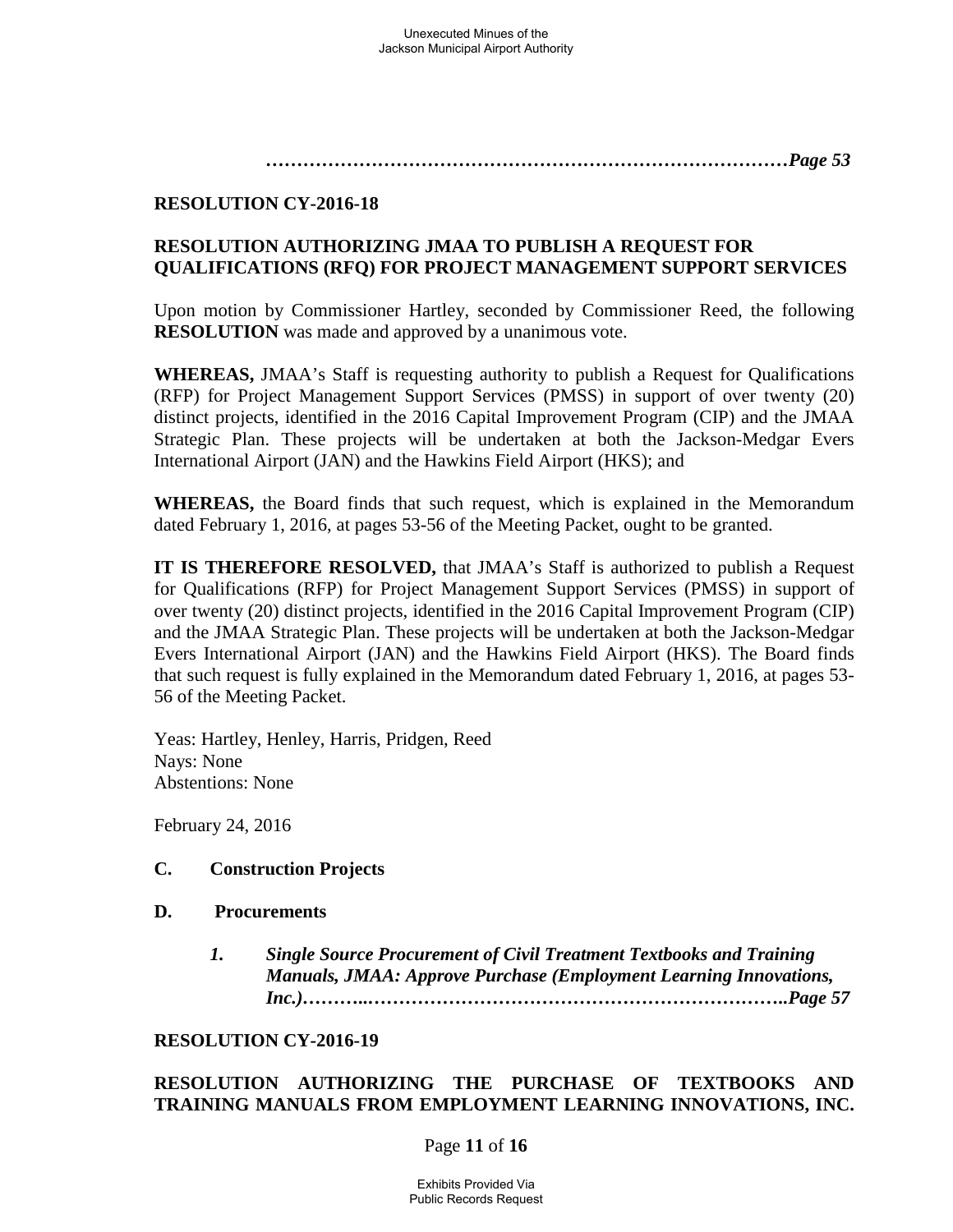### **("ELI") AS A SINGLE SOURCE ITEM**

Upon motion by Commissioner Reed, seconded by Commissioner Hartley, the following **RESOLUTION** was made and approved by a unanimous vote.

**WHEREAS,** the Board has considered the request of JMAA's Staff for authority to purchase textbooks and training manuals from Employment Learning Innovations, Inc. ("ELI"), a Georgia Corporation, as a Single Source Item purchase pursuant to Mississippi Code of 1972, Section 31-7-13 (m)(viii); and

**WHEREAS,** the purchase price of the manuals is \$8,291.76 and there are no commercially available substitute for these manuals; and

**WHEREAS,** the Board finds that such request, which is explained in the Memorandum dated February 5, 2016, the signed noncompetitive certificate and ELI's price quote, at pages 57-61 of the Meeting Packet, ought to be granted.

**IT IS THEREFORE RESOLVED,** that JMAA's Staff is authorized to purchase textbooks and training manuals from Employment Learning Innovations, Inc. ("ELI"), a Georgia Corporation, as a Single Source Item purchase pursuant to Mississippi Code of 1972, Section 31-7-13 (m)(viii); and

**IT IS THEREFORE FURTHER RESOLVED**, that the purchase price of the manuals is \$8,291.76 and there are no commercially available substitute for these manuals, and the Board finds that such request is fully explained in the Memorandum dated February 5, 2016, the signed noncompetitive certificate and Eli's price quote, at pages 57-61 of the Meeting Packet

Yeas: Hartley, Henley, Harris, Pridgen, Reed Nays: None Abstentions: None

February 24, 2016

#### **D. Grants**

None

### **E. Other Matters**

*1. JMAA FY 2016 Operating and Maintenance Budget: Authorize Amendment....………………………………………………………....Page 62*

Vice Chairman Pastor Henley and Commissioner Harris stated that it was their belief that when the Board considered the FY 2016 Budget, the Board directed that all JMAA employees receive a minimum of \$10.00 per hour salary, effective October 1, 2015.

> Page **12** of **16** Exhibits Provided Via Public Records Request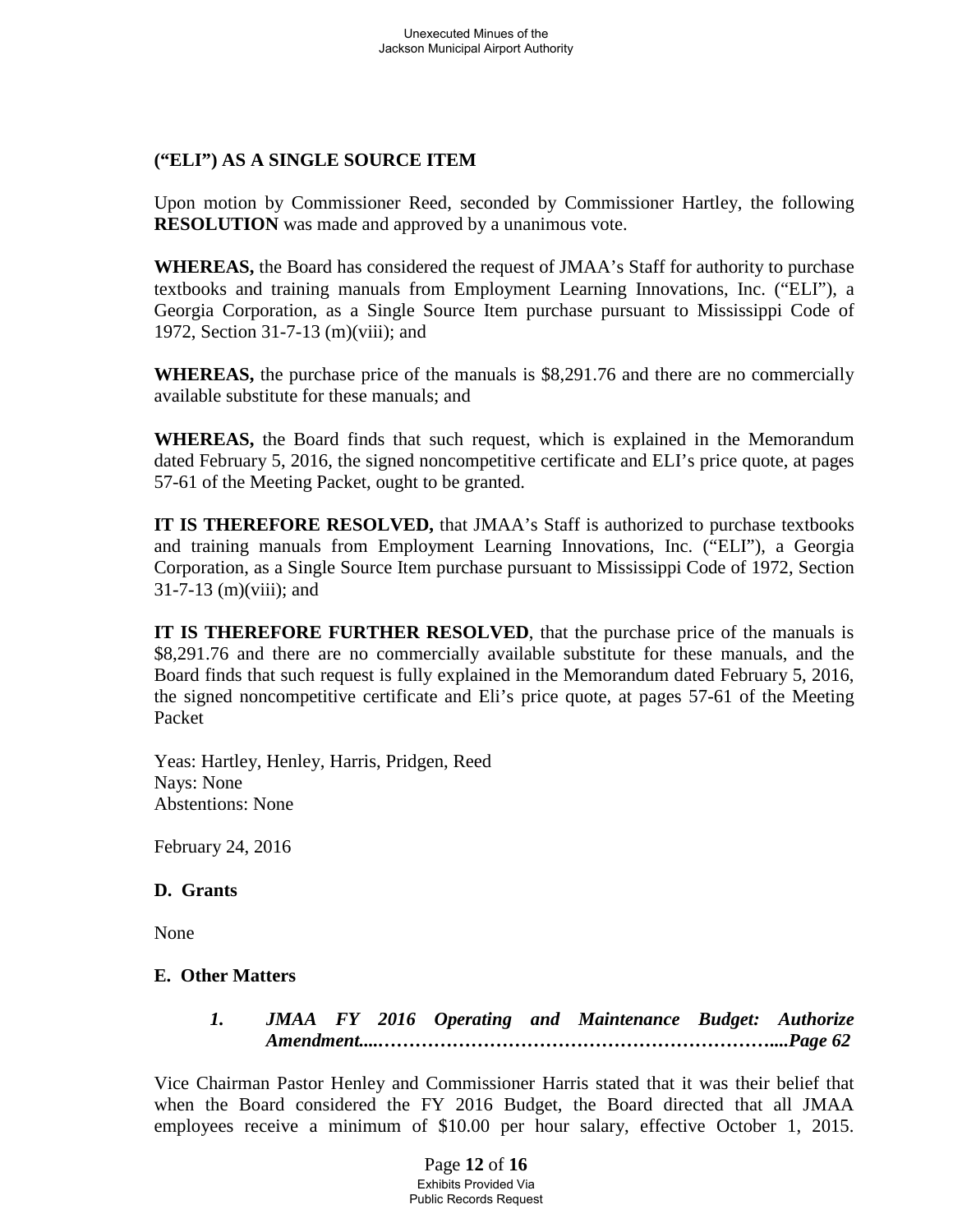Therefore, the requested budget amendment should provide for all JMAA employees receiving a minimum salary of \$10.00 per hour.

Mr. Newman informed the Board that a \$10.00 per hour salary for all JMAA's employees is not included in this requested budget amendment. According to Mr. Newman, currently a new study is being conducted to determine the appropriate salaries of all employees considering the marketplace. Mr. Newman further informed the Board that the study will be completed as quickly as possible, by either the end of April or the beginning of May and it will include a \$10.00 per hour minimum salary.

The Board further discussed this issue. Afterwards, Chairman Dr. Pridgen requested a motion as to the request to amend the budget.

### **RESOLUTION CY-2016-20**

## **RESOLUTION AUTHORIZING FY 2016 OPERATING AND MAINTENANCE BUDGET AMENDMENT**

Upon motion by Commissioner Hartley, seconded by Commissioner Reed, the following **RESOLUTION** was made and approved by a majority vote 2-1-2.

**WHEREAS,** the Board has considered the request of JMAA's Staff for authority to amend the FY2016 Operating and Maintenance Budget by realigning approved funds among various expense accounts. The realignment will consist of increasing legal and consulting fees and other expense accounts that may not have sufficient funds to cover projected expenses and reducing expense accounts with excess funds; and

**WHEREAS,** the requested budget amendment does not request any additional funds.

**WHEREAS,** the Board finds that such request, which is explained in the Memorandum dated February 4, 2016, at page 62 of the Meeting Packet, ought to be granted.

**IT IS THEREFORE RESOLVED,** that JMAA's Staff is authorized to amend the FY2016 Operating and Maintenance Budget by realigning approved funds among various expense accounts. The realignment will consist of increasing legal and consulting fees and other expense accounts that may not have sufficient funds to cover projected expenses and reducing expense accounts with excess funds.

**IT IS THEREFORE FUTHER RESOLVED,** that regarding this amendment, no additional funds are being requested and the Board finds that such request is fully explained in the Memorandum dated February 4, 2016, at page 62 of the Meeting Packet.

Yeas: Pridgen, Reed Nays: Hartley Abstentions: Harris, Henley

Page **13** of **16**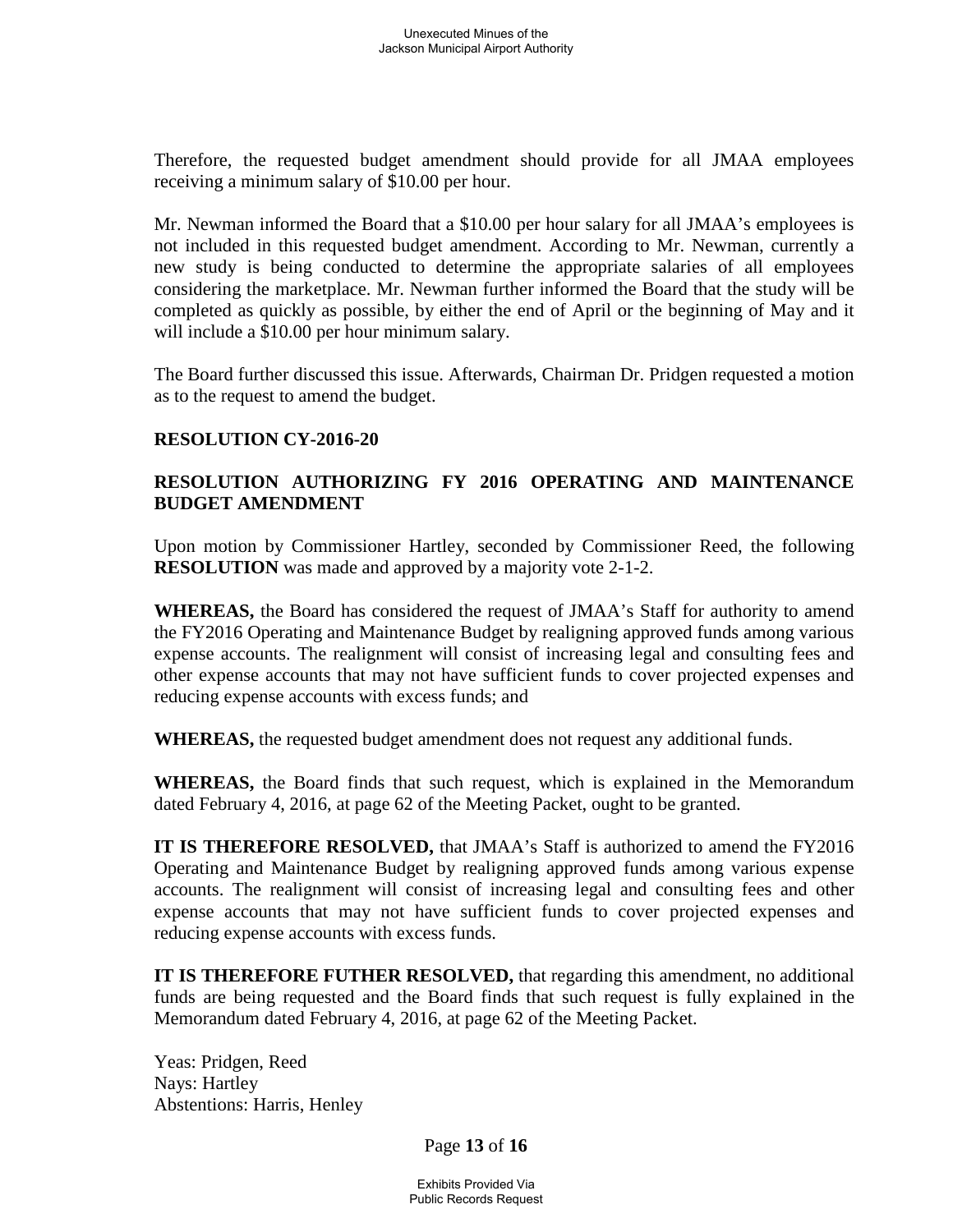February 24, 2016

### **2. Board Travel**

None

#### **OPEN SESSION**

Commissioner Reed then moved that the Board go into a Closed Session to discuss whether to go into an Executive Session to consider matters that she believed can be discussed in Executive Session, and Commissioner Hartley seconded the motion.

The Board by a vote of 5-0-0, resolved that the session be closed. Chairman Dr. Pridgen asked all, except Mr. Carl D. Newman, CEO, Mr. Perry Miller, COO, attorneys from Walker Group, PC and The May Law Firm, to leave the room.

All present, with the exceptions noted, were directed to vacate the room; this was done.

The Board went into Closed Session at 4:51 p.m.

### **CLOSED SESSION**

Commissioner Reed then moved that the Board enter into Executive Session to discuss one (1) potential litigation matter and one (1) personnel matter. Commissioner Hartley seconded the motion to enter Executive Session, and the Commissioners voted 5-0-0 to enter Executive Session for the stated purposes.

The Closed Session ended at 4:59 p.m.

#### **OPEN SESSION**

Chairman Dr. Pridgen then invited all persons outside the room to re-enter, some did. Chairman Dr. Pridgen then stated in Open Session that the Board, during Closed Session, voted to enter into Executive Session to consider one (1) potential litigation matter and one (1) personnel matter.

Chairman Dr. Pridgen asked all present, with the exception of Mr. Carl D. Newman, CEO, Mr. Perry Miller, COO, attorneys from Walker Group, PC and The May Law Firm, to leave the room.

The Board terminated the teleconference participation of Vice Chairman Pastor Henley at this point.

The Board went into Executive Session at 5:01 p.m.

#### **EXECUTIVE SESSION**

#### Page **14** of **16** Exhibits Provided Via Public Records Request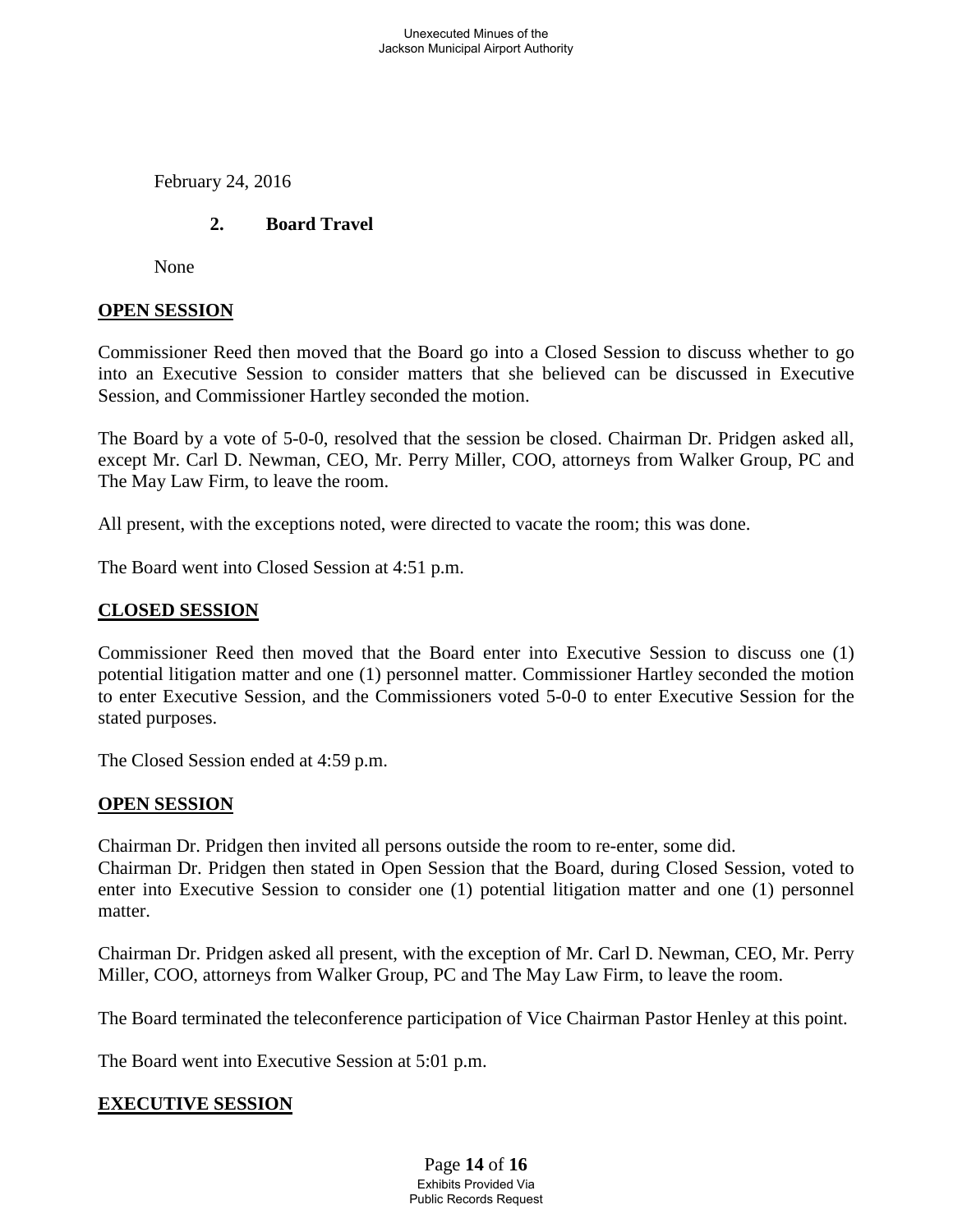During the Executive Session, the Board discussed one (1) personnel matter and one (1) potential litigation matter.

Mr. Carl D. Newman, CEO, Mr. Perry Miller, COO, and the attorneys from Walker Group and The May Law Firm were asked to leave the room at 6:20 regarding one (1) personnel matter.

The Board took no action on any of the matters discussed during Executive Session.

Upon motion by Commissioner Harris, seconded by Commissioner Reed, and unanimous approval (4-0-0), the Executive Session was ended at 6:31 p.m.

Chairman Dr. Pridgen invited all persons outside the room to re-enter; some did, and Chairman Dr. Pridgen announced that the meeting was once again open.

## **OPEN SESSION**

All persons outside the room were invited to rejoin the meeting in open session; some persons present outside the room re-entered.

Open Session reconvened at 6:34 p.m.

The Board re-connected the teleconference participation of Vice Chairman Pastor Henley at this point.

Chairman Dr. Pridgen announced that the meeting was once again open. Chairman Dr. Pridgen then announced that during Executive Session the Board discussed matters regarding one (1) potential litigation matter and one (1) personnel matter and the Board took no action on those matters during executive session.

## **3. New Business**

*1. Chief Executive Officer's Salary*

# **RESOLUTION CY-2016-21**

# **RESOLUTION REGARDING OF JACKSON MUNICIPAL AIRPORT AUTHORITY'S CHIEF EXECUTIVE OFFICER'S SALARY**

Upon motion by Commissioner Hartley, seconded by Commissioner Reed, the following **RESOLUTION** was made and approved by majority vote  $(4-1-0)$ .

**WHEREAS,** based upon the Board's annual evaluation of Carl D. Newman, CEO, Mr. Newman is entitled to a monthly salary increase in the amount of \$500.00, effective March 1, 2016.

## Page **15** of **16**